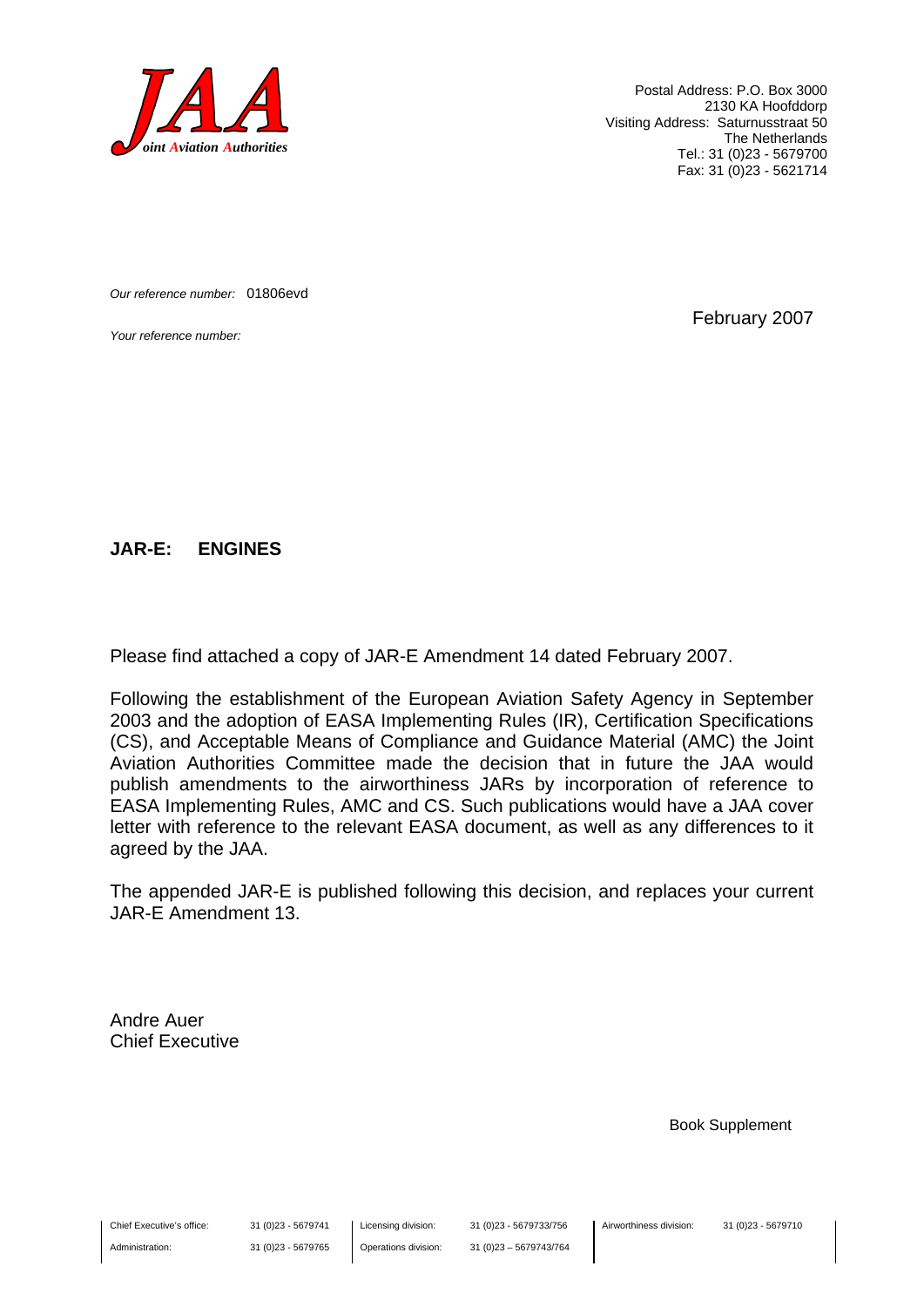# **Joint Aviation Requirements**

### **JAR–E Engines**

**Joint Aviation Authorities**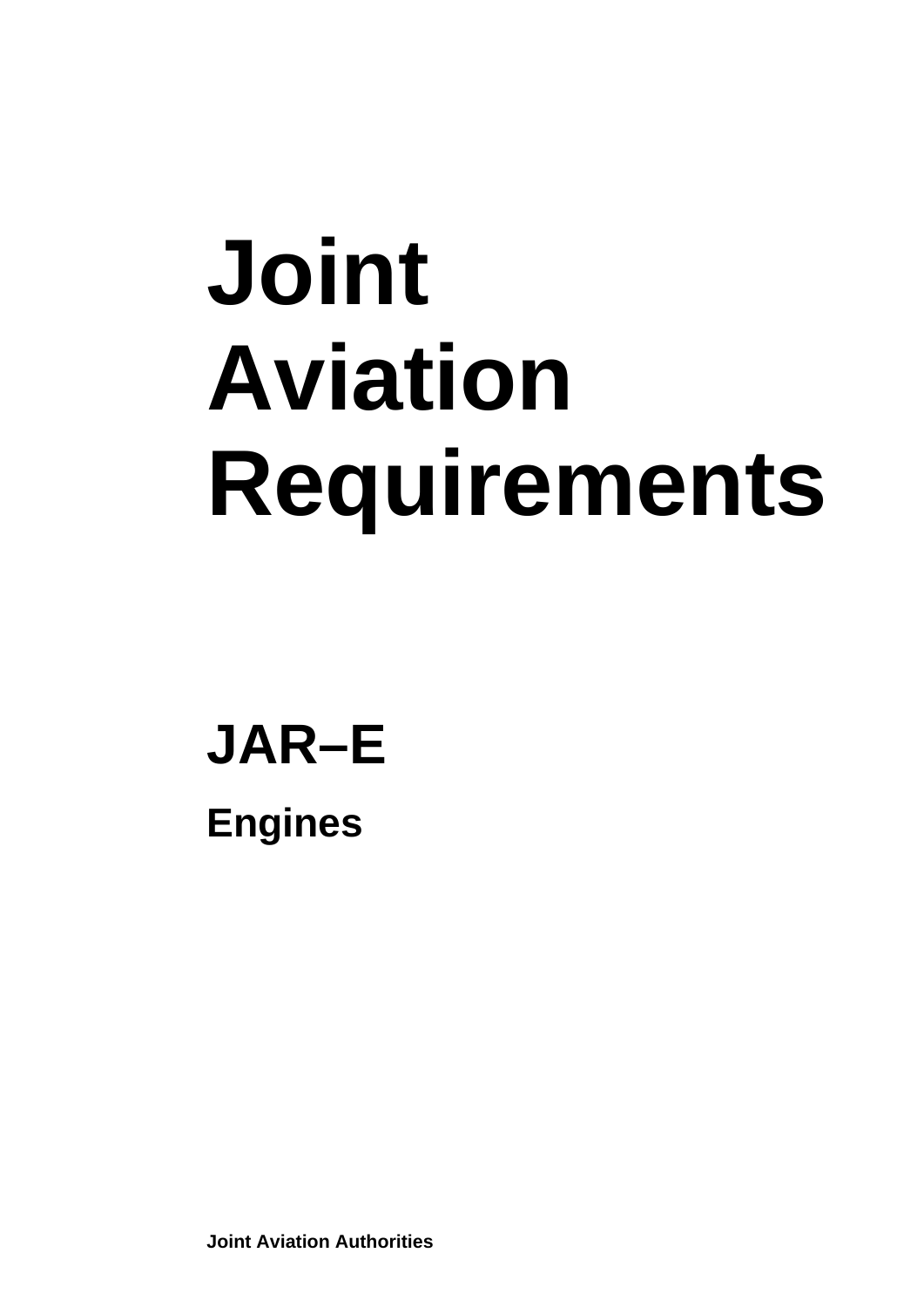# **Joint Aviation Requirements**

### **JAR–E Engines**

Amendment 14 February 2007

All rights reserved

Printed and distributed by Global Engineering Documents, 15 Inverness Way East, Englewood, Colorado 80112, USA on behalf of the Joint Aviation Authorities Committee.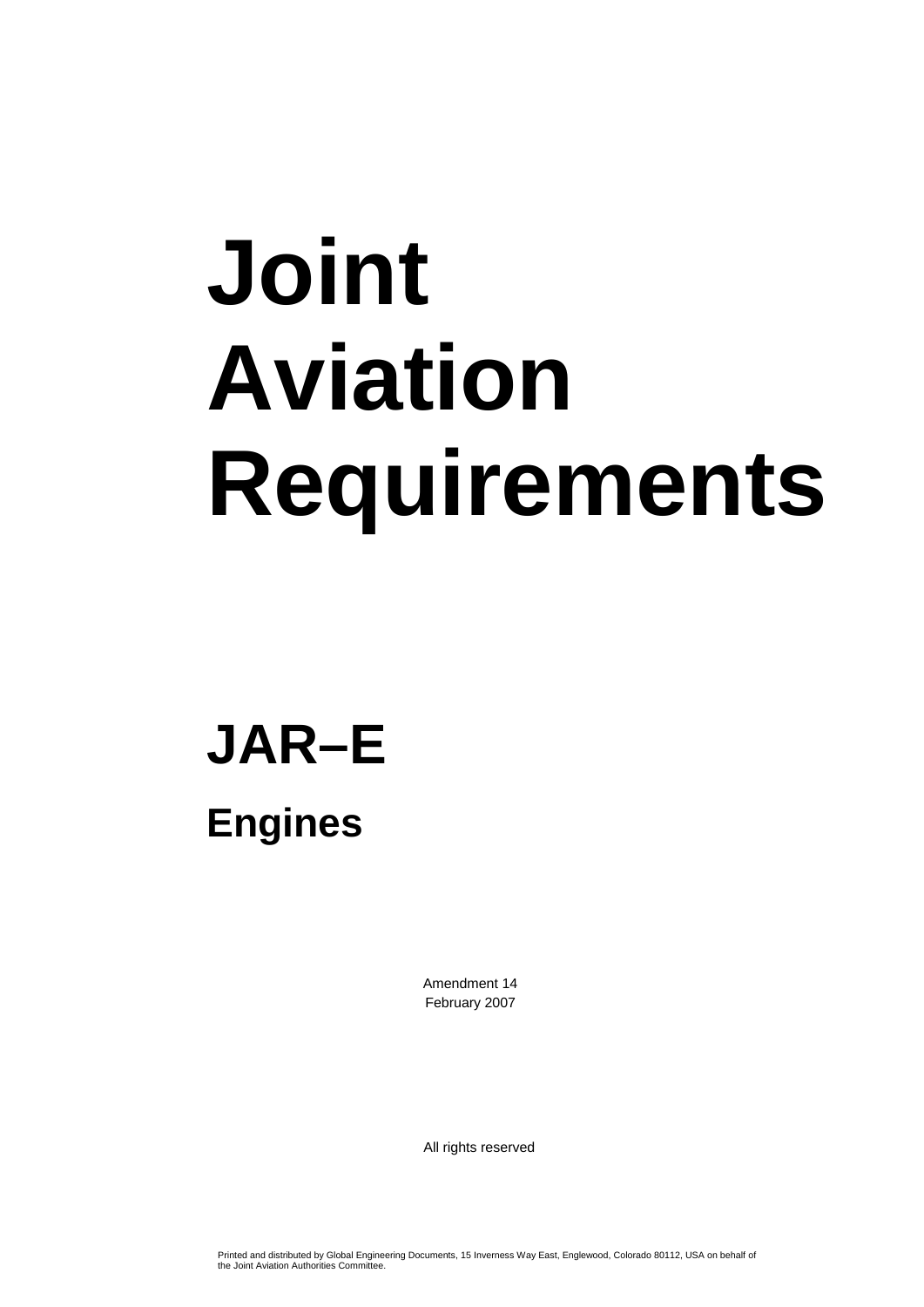The members of the Joint Aviation Authorities Committee are representatives of the Civil Aviation Authorities of the countries and of the European Aviation Safety Agency (EASA) that have signed the 'Arrangements Concerning the Development and the Acceptance of Joint Aviation Requirements'. A list of these members is kept by European Civil Aviation Conference, 3 bis Villa Emile Bergerat, 92522 NEUILLY SUR SEINE Cedex, France.\*

Further printed copies of the Joint Aviation Authorities Documents can be purchased from Global Engineering Documents, whose world wide offices are listed on the JAA website (www.jaa.nl) and Global website (www.global.ihs.com).

For electronic versions of Joint Aviation Authorities Documents please refer to the website of Information Handling Services (IHS) on www.ihsaviation.com, where you will find information on how to order.

Enquiries regarding the contents should be addressed to Central JAA, Saturnusstraat 50, PO Box 3000, 2130 KA HOOFDDORP, Netherlands (E-mail publications@jaa.nl).

\* These members are:

**<sup>[</sup>**Albania, Armenia, Austria, Belgium, Bosnia & Herzegovina, Bulgaria, Croatia, Cyprus, Czech Republic, Denmark, Estonia, European Aviation Safety Agency, Finland, Former Yugoslav Republic of Macedonia (FYROM), France, Germany, Greece, Hungary, Iceland, Ireland, Italy, Latvia, Lithuania, Luxembourg, Malta, Monaco, Netherlands, Norway, Poland, Portugal, Republic of Moldova, Romania, Serbia & Montenegro, Slovak Republic, Slovenia, Spain, Sweden, Switzerland, Turkey, Ukraine & United Kingdom.**]**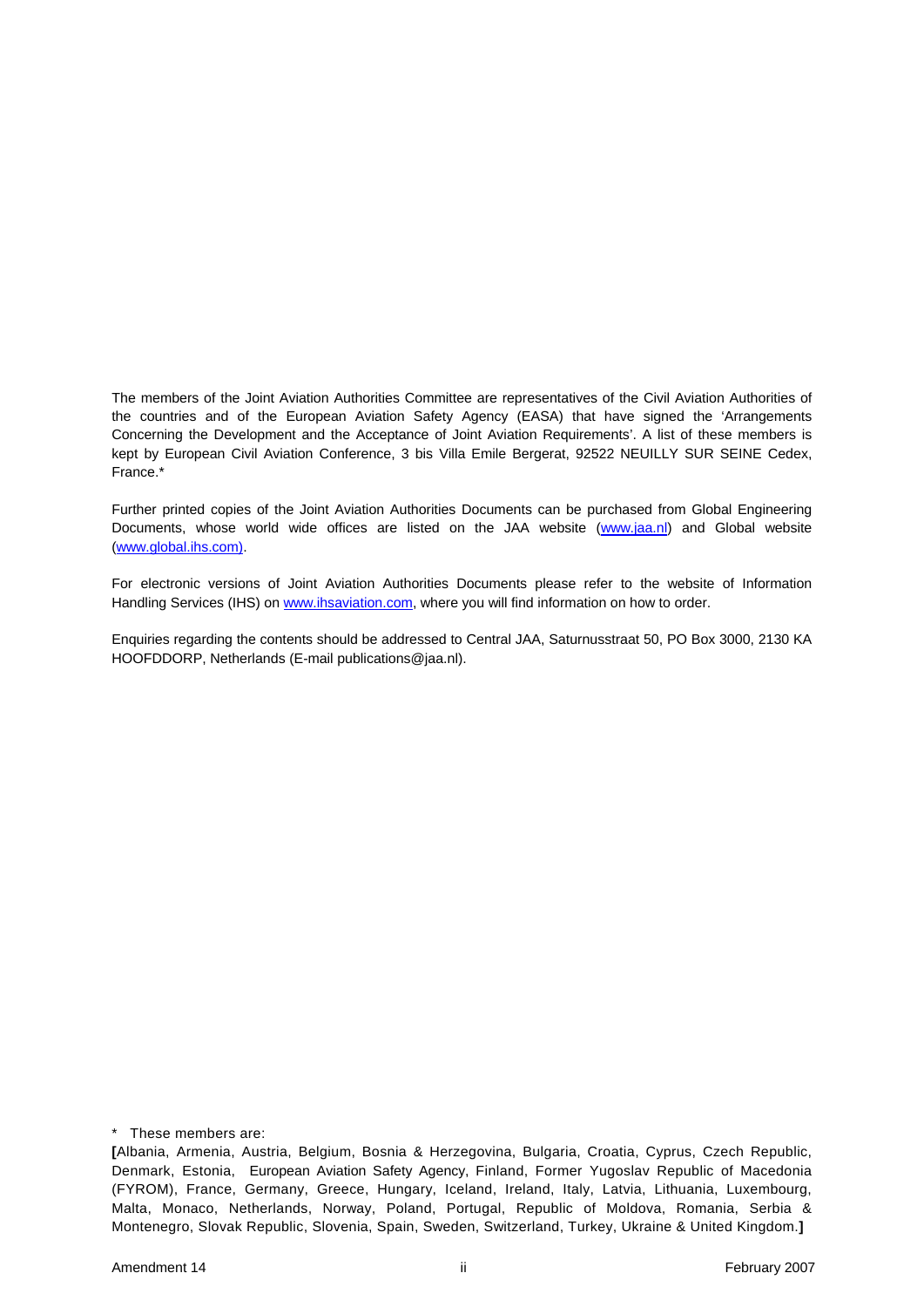JAR-E Section 1A consists of:

- a) The articles 1 and 2 of the EASA Executive Director Decision No 2003/9/RM dated 24 October 2003.
- b) The subparts of Book 1 of the Annex to the EASA Executive Director Decision No 2003/9/RM dated 24 October 2003 (also called CS-E).

JAR-E Section 1B consists of:

#### INTENTIONALLY LEFT BLANK

JAR-E Section 2 consists of:

- a) The Appendix of Book 1 of the Annex to the EASA Executive Director Decision No 2003/9/RM dated 24 October 2003 (also called CS-E).
- b) Book 2 of the Annex to the EASA Executive Director Decision No 2003/9/RM dated 24 October 2003 (also called CS-E).

Note:

For all references to Agency please read Joint Aviation Authorities/Authority as appropriate.